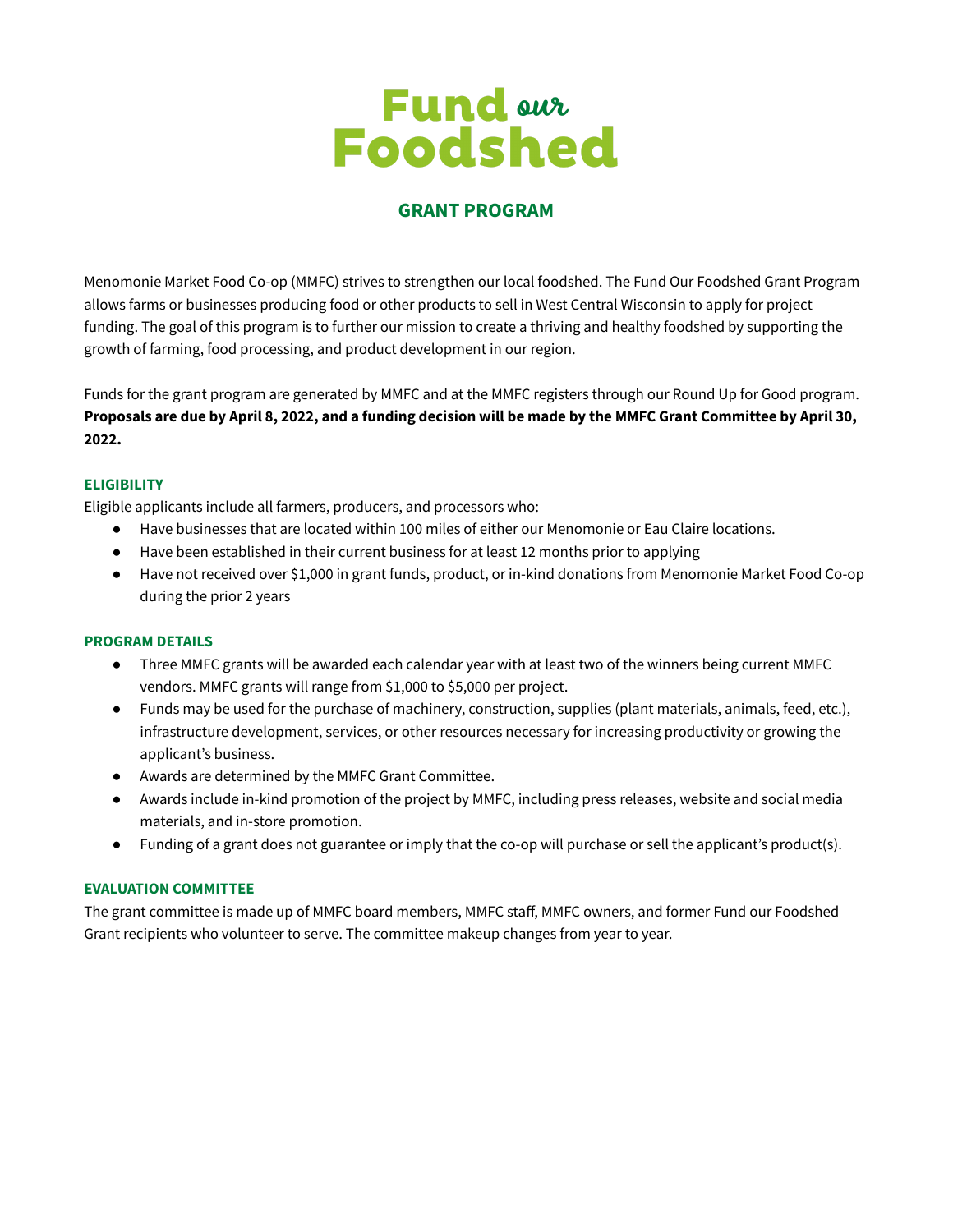#### **GRANT ASSESSMENT CRITERIA**

- Project accomplishes at least one of the following for the applicant:
	- Project expands production and/or distribution of food and/or products.
	- Project purchases equipment to increase efficiency and profitability.
	- Project helps grow their business.
- Project has a positive impact on the agricultural economy of the area or the health of the area foodshed. Preference will be given to farms that work cooperatively with or purchase directly from other local farmers, producers, or businesses.
- Project increases the applicant's level of environmental sustainability.
- The mission, values, and practices of the applicant further MMFC's Ends (see our website for more information).
- There is a demonstrated need and plan for the implementation of the grant.
- Preference will be given to agricultural and value-added food producers.
- Only thorough, complete applications will be considered.

#### **GRANTEE REQUIREMENTS**

- Grantees acknowledge the co-op may use the information provided in the application in MMFC publications including its website, newsletters, and/or in any press release.
- Grantees agree not to use any funds for lobbying or political activities.
- Grantees will abide by MMFC's nondiscrimination policy that requires grantees to conduct business and serve customers without regard to race, sex, gender, ethnicity, sexual orientation, age, disability, political opinion, or national origin.
- Grantees agree to publicize the award through at least one channel, such as their social media, website, or newsletter, or other media such as a newspaper article or radio interview. Publicity must recognize Menomonie Market Food Co-op as the funder of this project.
- Grantees agree that MMFC will author a press release on the award and project.
- Grantees will fill out a grant summary report (provided by MMFC) that details the project, learnings, changes in plans, and results of the project.
- Grantees agree to have a portrait taken at MMFC after being notified of winnings for use in MMFC promotions.
- Grantees agree to allow MMFC staff to visit the business site the following growing season to record elements of your operation and for use in co-op storytelling, promotions, and materials.
- Current MMFC vendor grantees agree to maintain the availability of products, as seasonal, for a twelve-month period following the grant award.

## **HOW TO APPLY**

Applications are due to Menomonie Market Food Co-op by April 8th, 2022. Submit your application online at **[mmfc.coop/fundourfoodshed](https://www.mmfc.coop/fundourfoodshed)**. Or print off and fill out the attached paper application and return it to one of our stores located at 814 Main Street East, Menomonie, WI 54751 and 1117 South Farwell Street, Eau Claire, WI 54701 between the hours of 8:00am-8:00pm daily.

Questions? Please call or email MMFC's Outreach & Education Coordinator at **becca@mmfc.coop** or **(715) 231-3663, Ext. 223** with any questions.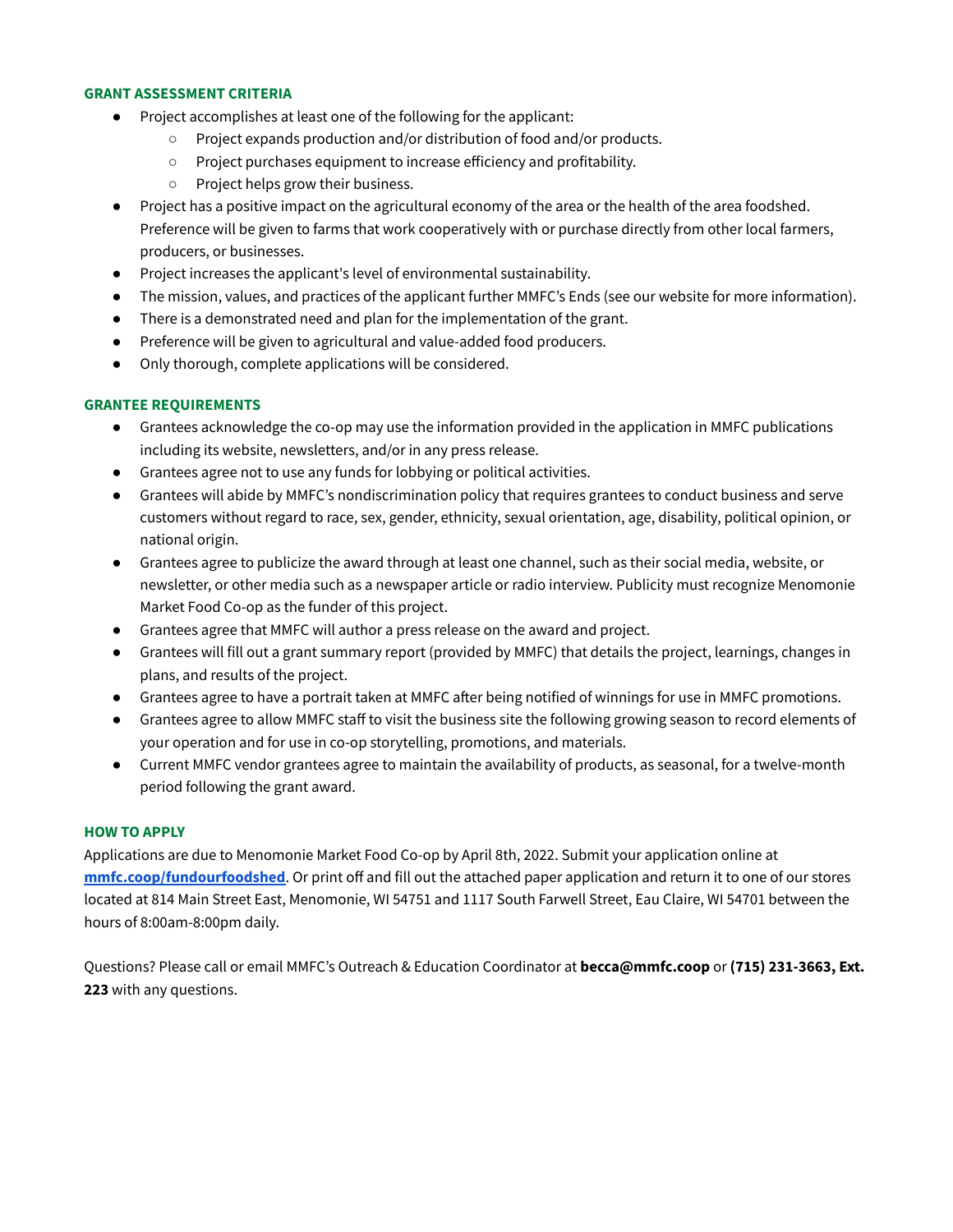# **2022 FUND OUR FOODSHED GRANT APPLICATION**

#### **Contact Name**:

**Name of Business/Farm/Operation**:

**Address**:

**Phone**:

**Website**:

#### **Length of Time in Business**:

#### **Which best describes your business's annual revenue? Check one.**

- ❏ Under \$20,000
- ❏ \$20,000-\$100,000
- ❏ \$100,000- \$500,000
- ❏ Over \$500,000

**Product(s) to be Sold as a Result of this Grant**:

#### **Intended Market & Method of Sale for Finished Product(s)**:

*Check all that apply.*

- ❏ Farmer's Market
- ❏ Wholesale/Distribution
- ❏ CSA
- ❏ Direct to Consumer (On Farm or Online)
- ❏ Other \_\_\_\_\_\_\_\_\_\_\_\_\_\_\_\_\_\_\_\_\_\_\_\_\_\_\_\_\_\_\_\_\_\_\_\_\_\_\_\_\_\_\_\_\_\_\_\_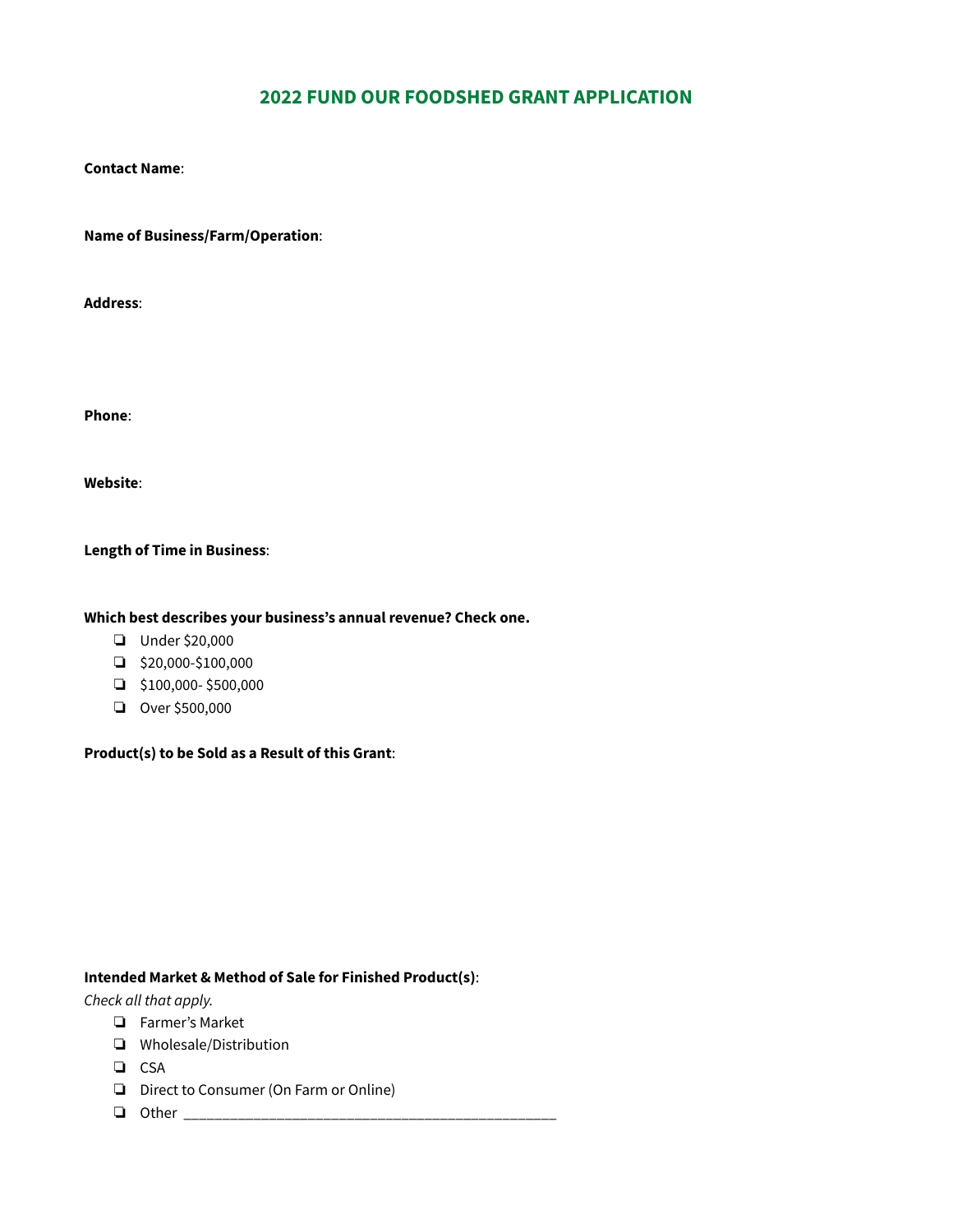## **Business Description (300 Words or Less)**

Please provide a brief description of your business. You may choose to discuss operations, history, mission, goals, accomplishments, *and/or values.*

**Project Description (300 Words or Less)**

*Please provide a brief description of your proposed project.*

#### **Impact of Proposed Project on your Business (200 Words or Less)**

*Please provide a brief description of how this project will impact your business if funded.*